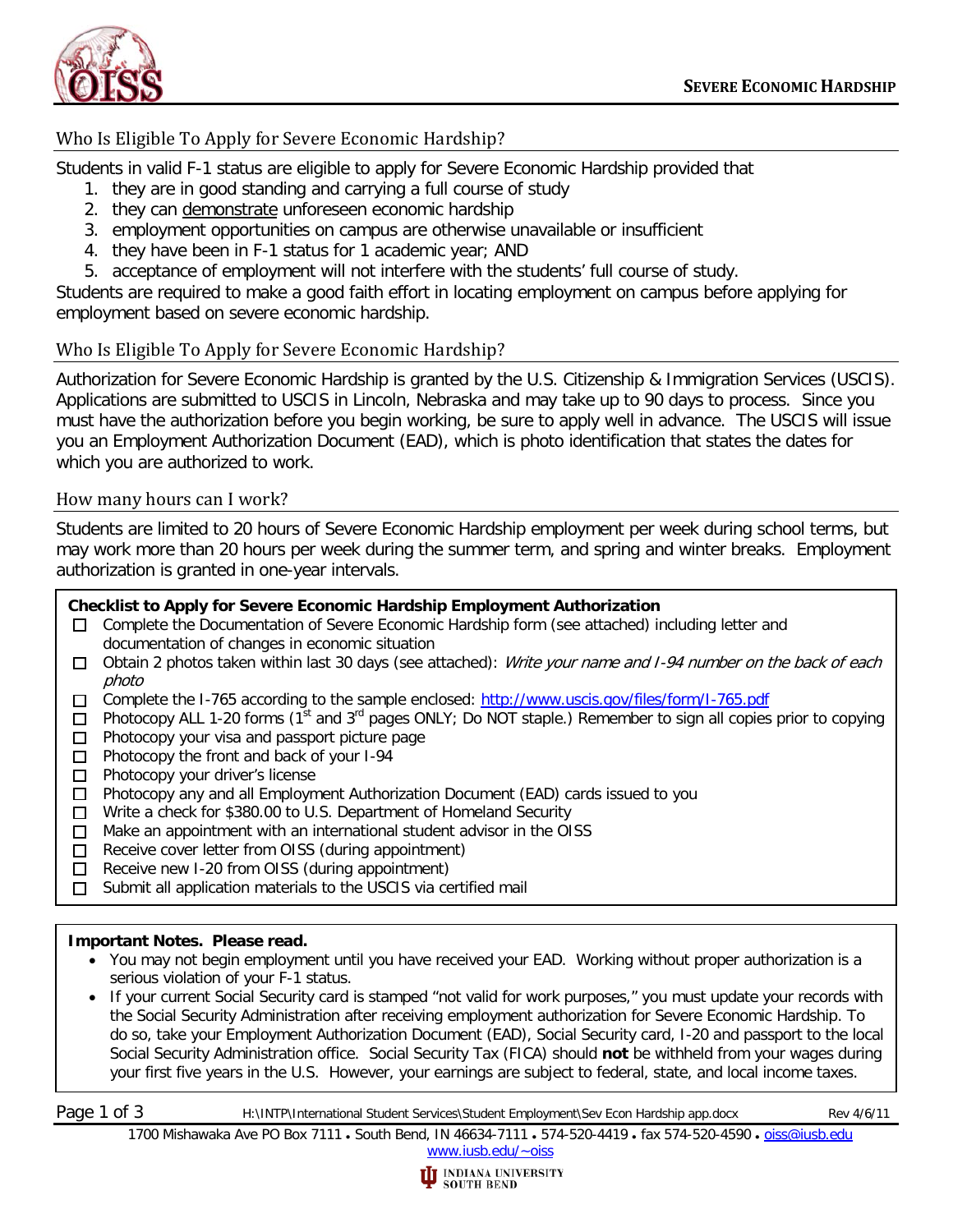

### **DOCUMENTATION OF SEVERE ECONOMIC HARDSHIP**

### Please Print Clearly and Attach Addition Sheets, if Necessary

| LAST NAME             | FIRST NAME (as it appears in passport) | IUSB ID#                              |  |
|-----------------------|----------------------------------------|---------------------------------------|--|
| E-MAIL                | PHONE                                  |                                       |  |
| LOCAL ADDRESS         |                                        |                                       |  |
| <b>CITY</b>           | <b>STATE</b>                           | ZIP CODE                              |  |
| <b>CUMULATIVE GPA</b> |                                        | EXPECTED GRADUATION DATE (mm-dd-yyyy) |  |
| ACADEMIC ADVISOR      | ACADEMIC DEPARTMENT                    |                                       |  |

| FINANCIAL SUPPORT SOURCES AS LISTED ON YOUR 1-20   |                                         |
|----------------------------------------------------|-----------------------------------------|
| PERSONAL FUNDS                                     |                                         |
| FUNDS FROM SCHOOL                                  |                                         |
| FUNDS FROM ANOTHER SOURCE                          |                                         |
| ON-CAMPUS EMPLOYMENT                               |                                         |
| <b>TOTAL</b>                                       |                                         |
| <b>⊡</b> NO<br>DO YOU HAVE DEPENDENTS IN THE U.S.? | T YES: PLEASE LIST NAMES AND AGES BELOW |

| LIST ALL FUNDS AVAILABLE FOR THE NEXT YEAR. IF YOU WILL BE HERE LESS THAN ONE YEAR, INDICATE BY CHECKING HERE <b>LI</b> |                    |                   |  |  |  |  |
|-------------------------------------------------------------------------------------------------------------------------|--------------------|-------------------|--|--|--|--|
| PERSONAL FUNDS (ATTACH BANK STATEMENT)                                                                                  | \$                 |                   |  |  |  |  |
| FUNDS FROM SCHOOL (SCHOLARSHIP, ASSISTANTSHIP, FELLOWSHIP)                                                              | \$                 |                   |  |  |  |  |
| <b>SPONSOR FUNDS</b>                                                                                                    | \$                 |                   |  |  |  |  |
| <b>FUNDS FROM ANOTHER SOURCE</b>                                                                                        | \$                 | Indicate Sources: |  |  |  |  |
| ON-CAMPUS EMPLOYMENT                                                                                                    | \$                 |                   |  |  |  |  |
| TOTAL FUNDS AVAILABLE NEXT YEAR                                                                                         | \$                 |                   |  |  |  |  |
|                                                                                                                         |                    |                   |  |  |  |  |
| DETAIL YOUR ANNUAL BUDGET                                                                                               |                    |                   |  |  |  |  |
| TUITION, FEES, BOOKS AND SUPPLIES                                                                                       | \$                 |                   |  |  |  |  |
| HOUSING AND UTILITIES                                                                                                   | \$                 |                   |  |  |  |  |
| FOOD, HEALTH INSURANCE, MEDICAL/DENTAL, MISCELLANEOUS                                                                   | \$                 |                   |  |  |  |  |
| TOTAL BUDGETED EXPENSES FOR NEXT YEAR                                                                                   | \$                 |                   |  |  |  |  |
|                                                                                                                         |                    |                   |  |  |  |  |
| CALCULATE DIFFERENCE                                                                                                    |                    |                   |  |  |  |  |
| TOTAL FUNDS AVAILABLE NEXT YEAR                                                                                         | $\mathbf{\hat{s}}$ |                   |  |  |  |  |
| TOTAL BUDGETED EXPENSES FOR NEXT YEAR                                                                                   | \$                 |                   |  |  |  |  |
| <b>DIFFERENCE</b>                                                                                                       | \$                 |                   |  |  |  |  |
|                                                                                                                         |                    |                   |  |  |  |  |

Page 2 of 3 **H:\INTP\International Student Services\Student Employment\Sev Econ Hardship app.docx** Rev 4/6/11

1700 Mishawaka Ave PO Box 7111 . South Bend, IN 46634-7111 . 574-520-4419 . fax 574-520-4590 . [oiss@iusb.edu](mailto:oiss@iusb.edu) [www.iusb.edu/~oiss](http://www.iusb.edu/~oiss)